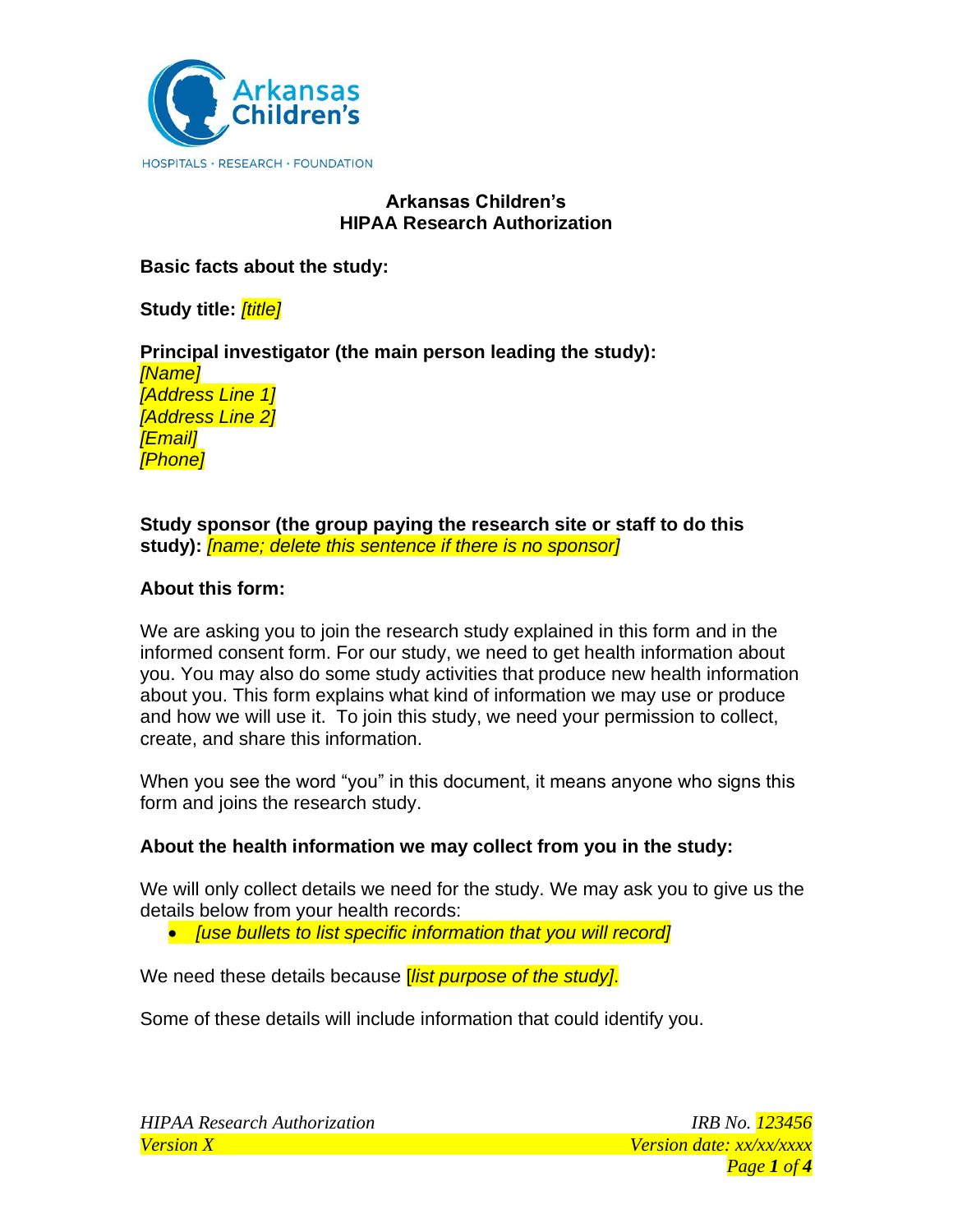

# **About new health information that may come from the study:**

If you join this study, the activities you join may result in some new health information about you. This may include:

• *[use bullets to list information that will be created]*

## **How study staff may share your information:**

We may share your health information with:

- Staff at Arkansas Children's (AC) and University of Arkansas for Medical Sciences (UAMS), including:
	- o The research study staff
	- o The UAMS Institutional Review Board (IRB)
	- o The Compliance Offices at Arkansas Children's and UAMS as well as other institutional oversight offices
- Researchers outside of AC/UAMS:
	- o *[list in bullets; delete this section if n/a]*
- Companies or organizations that help pay for the research, such as: o *[The sponsor listed above; delete if there is no sponsor]*
- Companies that work with us on the research, such as:
	- o *[list in bullets; delete this bullet if there are none]*
- Other companies related to the research, such as *[delete if not applicable]*:
	- o The study sponsor's legal counsel (lawyers)
	- $\circ$  Anyone who may buy any companies listed above in the future
	- $\circ$  Companies that administer the payment management system
- People outside of AC/UAMS who make sure we do the research the right way, such as:
	- o The U.S. Office for Human Research Protections
	- o The U.S. Food and Drug Administration *delete if the study is not subject to FDA oversight*
	- $\circ$  Other parties as required by law.

We think everyone involved with research understands how important it is to keep your health information private. But people outside of AC/UAMS may not have to follow the same laws AC/UAMS follows to protect your health information.

## **How long this authorization lasts:**

When you sign this form, you agree to let us collect, produce, and share health information about you as we describe in this form. Your authorization *[choose one option below; delete the others]*:

*HIPAA Research Authorization IRB No. 123456 Version X Version date: xx/xx/xxxx*

*Page 2 of 4*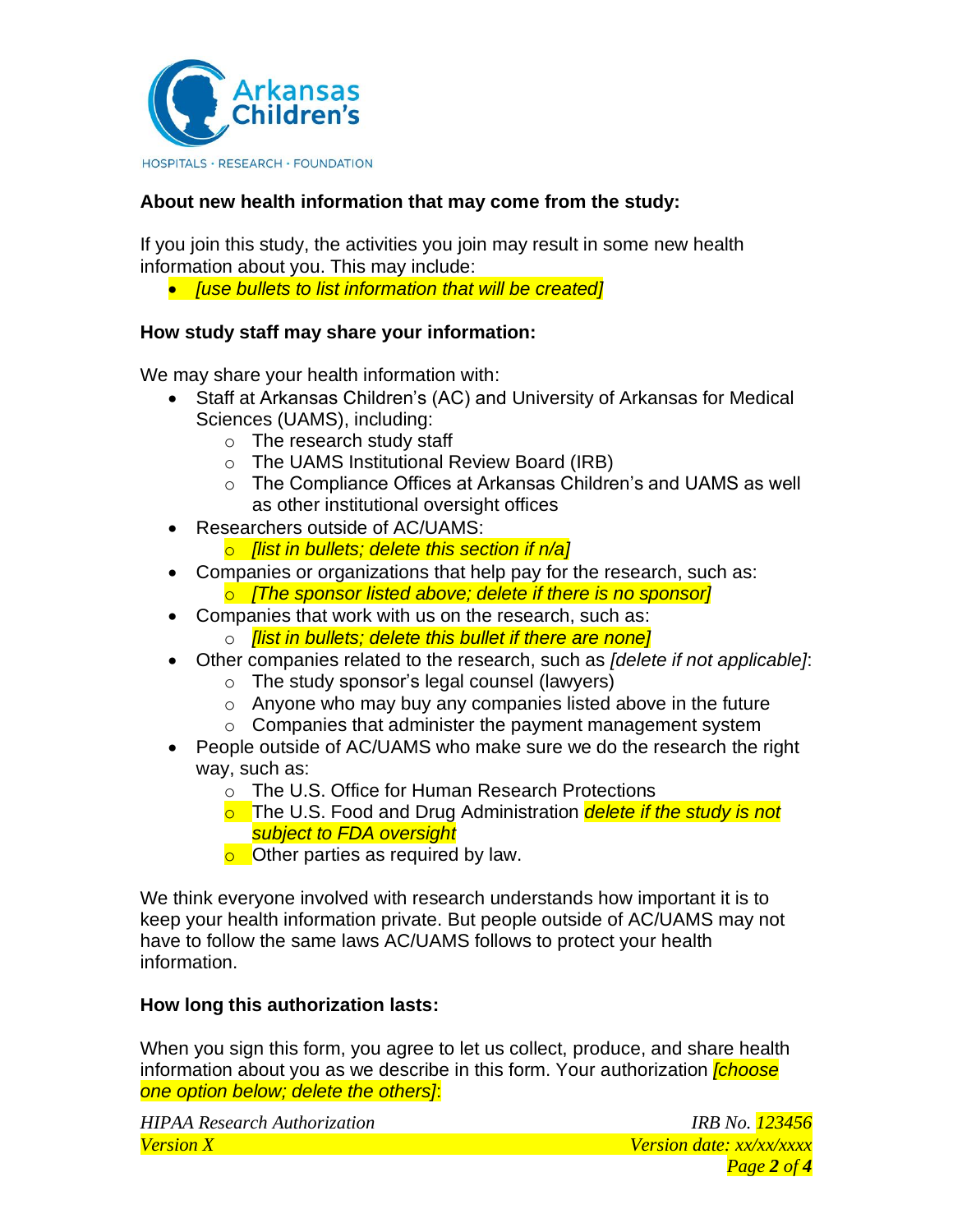

- $\Box$  Ends at the end of the research
- Ends on *[date or event of expiration]*
- Does not end

#### *[Insert this sentence only if records may be accessed in this way; delete if not applicable]*

We may collect some information from your medical records even after your direct participation in the research project ends.

# **Signing this form is your choice:**

You do **not** have to sign this form. **But, if you do not sign it, you cannot be in the study.** If you decide not to be in the study, it will not affect the care or benefits you get from AC/UAMS.

If you want to be in the study, sign this form and the research consent form. If you sign this form, you are allowing us to create, collect, use, and share your health information.

# **How to quit the study and what happens to your information if you quit:**

If you sign this form and decide later that you do not want us to use your health information for the research, you must send a letter to:

Arkansas Children's Hospital Health Information Management Director 1 Children's Way Little Rock, AR 72202

In your letter, include:

- The study title (from the top of this form)
- A statement saying you changed your mind and are ending your "HIPAA Research Authorization"
- Your signature

After we get the letter, we will take you out of the study and stop collecting your health information. But we may still use and share your health information we collected before we got your letter.

If you quit the study, it will not change your care or benefits from AC/UAMS.